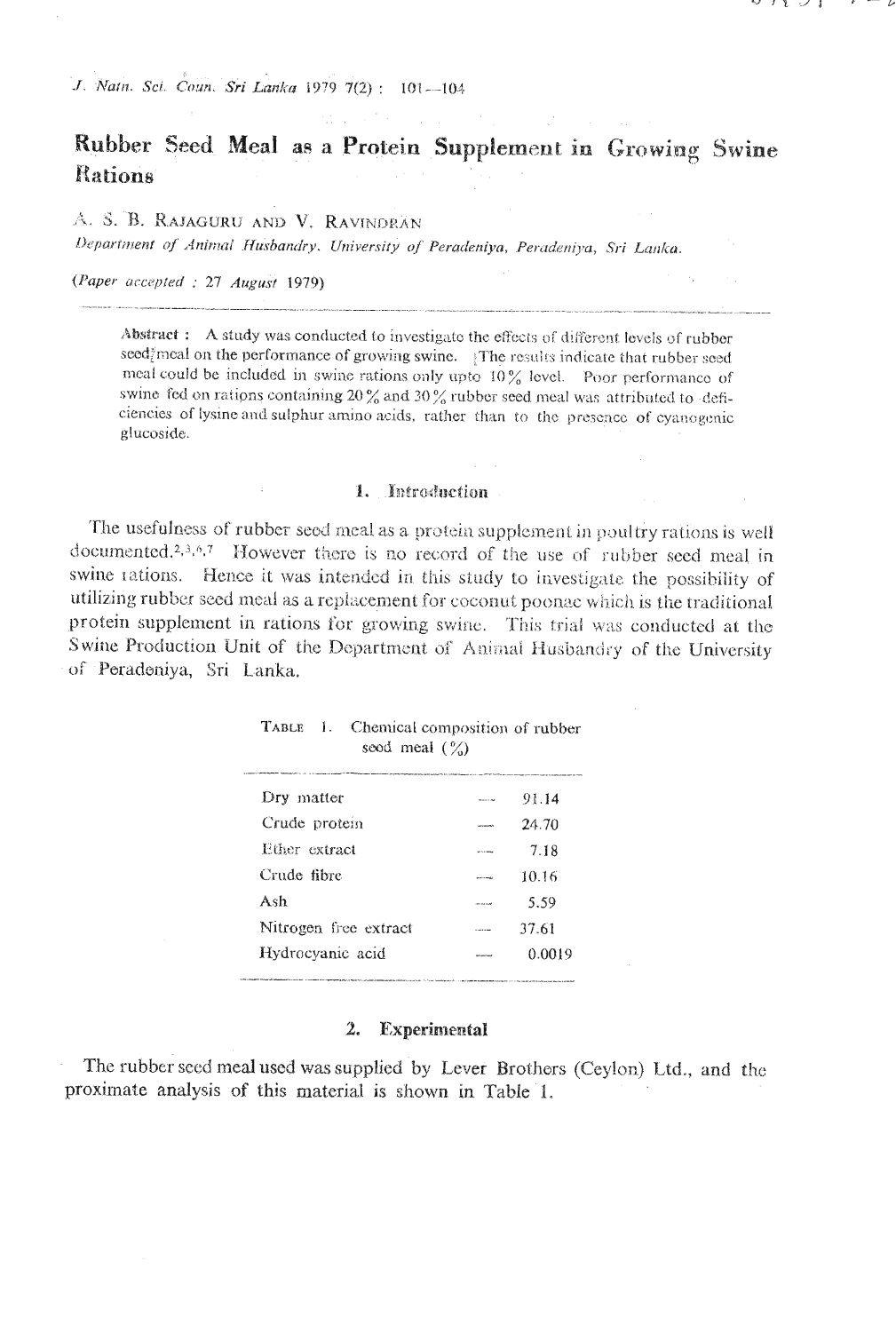|                           | Control        | seed meal        | $10\%$ Rubber $20\%$ Rubber<br>seed meal | $30\%$ Rubber<br>seed meal |
|---------------------------|----------------|------------------|------------------------------------------|----------------------------|
| Coconut poonac            | 30             | 20               | 10                                       |                            |
| Rubber seed meal          | $\cdots$       | 10               | 20                                       | 30                         |
| Wheat flour               | 40             | 40               | 40                                       | 40                         |
| Rice polish               | 23             | 23               | 23                                       | 23                         |
| Meat meal                 | 5              | 5                | 5                                        | 5                          |
| Bone meal                 | $\overline{2}$ | $\boldsymbol{2}$ | $\overline{2}$                           | $\overline{z}$             |
| Zoodry*                   | 0.25           | 0.25             | 0.25                                     | 0.25                       |
| Proximate composition**   |                |                  |                                          |                            |
| Crude protein $\%$        | 15.90          | 16.24            | 16.58                                    | 16.92                      |
| Crude fibre $\frac{9}{6}$ | 4.84           | 4.69             | 4.54                                     | 4.39                       |
| Ether extract $\%$        | 5.31           | 5.81             | 6.31                                     | 6.81                       |
| Ash $\%$                  | 7.20           | 7.14             | 7.08                                     | 7.02                       |

TABLE 2. Percentage composition of rations used in the trial.

\*Vitamin and mineral supplement \*\*Calculated values.

Thirty two crossbred swine, of approximately three months of age and weighing an average of 18.12 kg, were allocated at random to four treatments. A coconut poonac based ration, which was balanced to carry the nutrient requirements of growing swine as recommended by the National Research Council<sup>5</sup>, served as the control. The coconut poonac was replaced by 10, 20 and 30  $\%$  levels of rubber seed meal in the experimental rations. Composition of ration is presented in Table 2.

The housing and feeding procedures used in this trial were identical to those described by Rajaguru et al.<sup>8</sup> Intake capacity of feed in each group was estimated at the beginning of each week, on the basis of feed consumption per half an hour. The feed provided per meal, in all groups, was then restricted to the lowest estimate recorded per group, so that the feed intake between groups was maintained at the same level. The feed intake determined this way was used as the basis of feeding during the week. Weekly weight gains were recorded throughout the trial period, which lasted eight weeks.

## 3. Results

The effect of different levels of rubber seed meal on the performance of growing swine is shown in Table 3.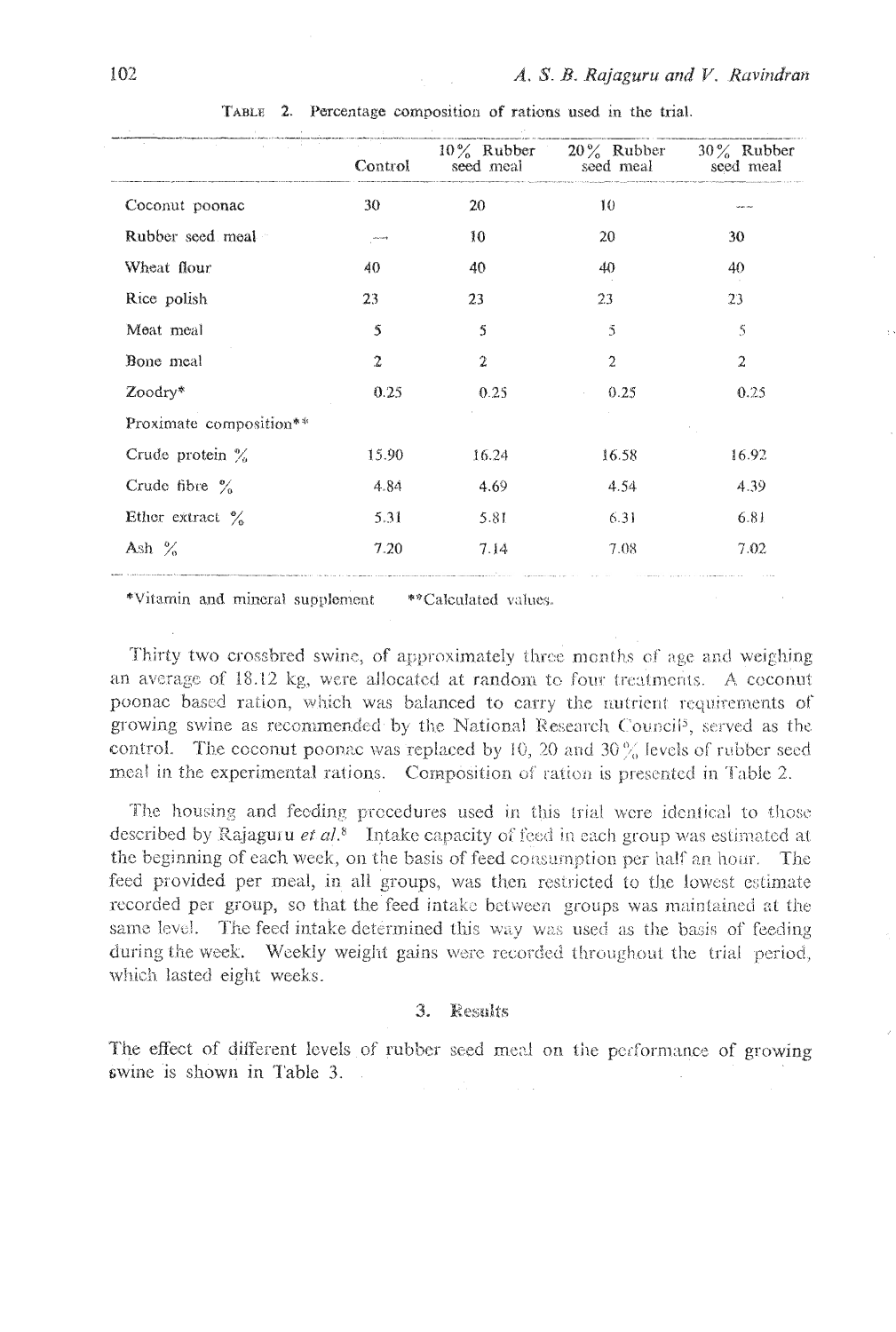|                         | Initial<br>weight<br>(kg) | Final<br>weight<br>(kg) | Weight<br>gain<br>(kg) | Feed<br>consumption<br>(kg) | Feed<br>Conversion<br>efficiency |
|-------------------------|---------------------------|-------------------------|------------------------|-----------------------------|----------------------------------|
| Control                 | 17.50                     | 35.64                   | $18.14^{a}$            | 70.0                        | $3.85^{4}$                       |
| $10\%$ Rubber seed meal | 17.67                     | 34.12                   | $16.45^{a}$            | 70.0                        | $4.25^{\circ}$                   |
| $20\%$ Rubber seed meal | 19.09                     | 33.57                   | 14.48 <sup>b</sup>     | 70.0                        | $4.80^{a}$                       |
| $30\%$ Rubber seed meal | 17.61                     | 25.97                   | 8.36c                  | 70.0                        | 8.37c                            |

TABLE 3. Mean effects of different levels of rubber seed meal on rate and efficiency of gain of growing swine.

Statistical significance at  $5\%$  level is denoted by different letters.

There is no significant differences in the weight gains or feed conversion efficiency of growing swine fed on control ration and those fed on rations containing  $10\%$ rubber seed meal. However, the growth response and feed conversion efficiency were depressed progressively and significantly as the levels of rubber seed meal in the rations were increased.

#### 4. Discussion

The results indicate that the rubber seed meal could be used only upto  $10\%$  level in growing swine rations. Increasing the levels of rubber seed meal over  $10\%$  depressed performance of growing swine. This effect may be attributed to amino acid imbalance rather than any other nutrient deficiency, since the composition (Table 1) and metabolizable energy values<sup>9</sup> of rubber seed meal are somewhat similar to those of coconut poonac. When the essential amino acid requirements of growing swine<sup>s</sup> was compared with the amino acid profile of rubber seed meal,<sup>4</sup> it was revealed that rubber seed meal is deficient in lysine and sulphur amino acids for growing swine. Various workers have suggested similar amino acid imbalances in rubber seed meal based poultry rations.<sup>2,7</sup> Thus by supplementing these essential amino acids, it may be possible to improve the nutritive value of rubber seed meal for growing swine. Further research in these lines is suggested.

The presence of cyanogenic glucoside in rubber seed meal was reported first by Bredemenn.<sup>1</sup> This deleterious factor is mainly found in the kernel of the seed and would be destroyed at temperatures above 25°C.<sup>9</sup> The decorticated rubber seed meal used in this trial contained less than 0.002% (20 PPM) HCN hence, this could not have been the reason for the poor performence of swine fed 20% and 30% rubber seed meal. Rajaguru et al<sup>8</sup> reported that growing swine could tolerate cyanide levels higher than this.